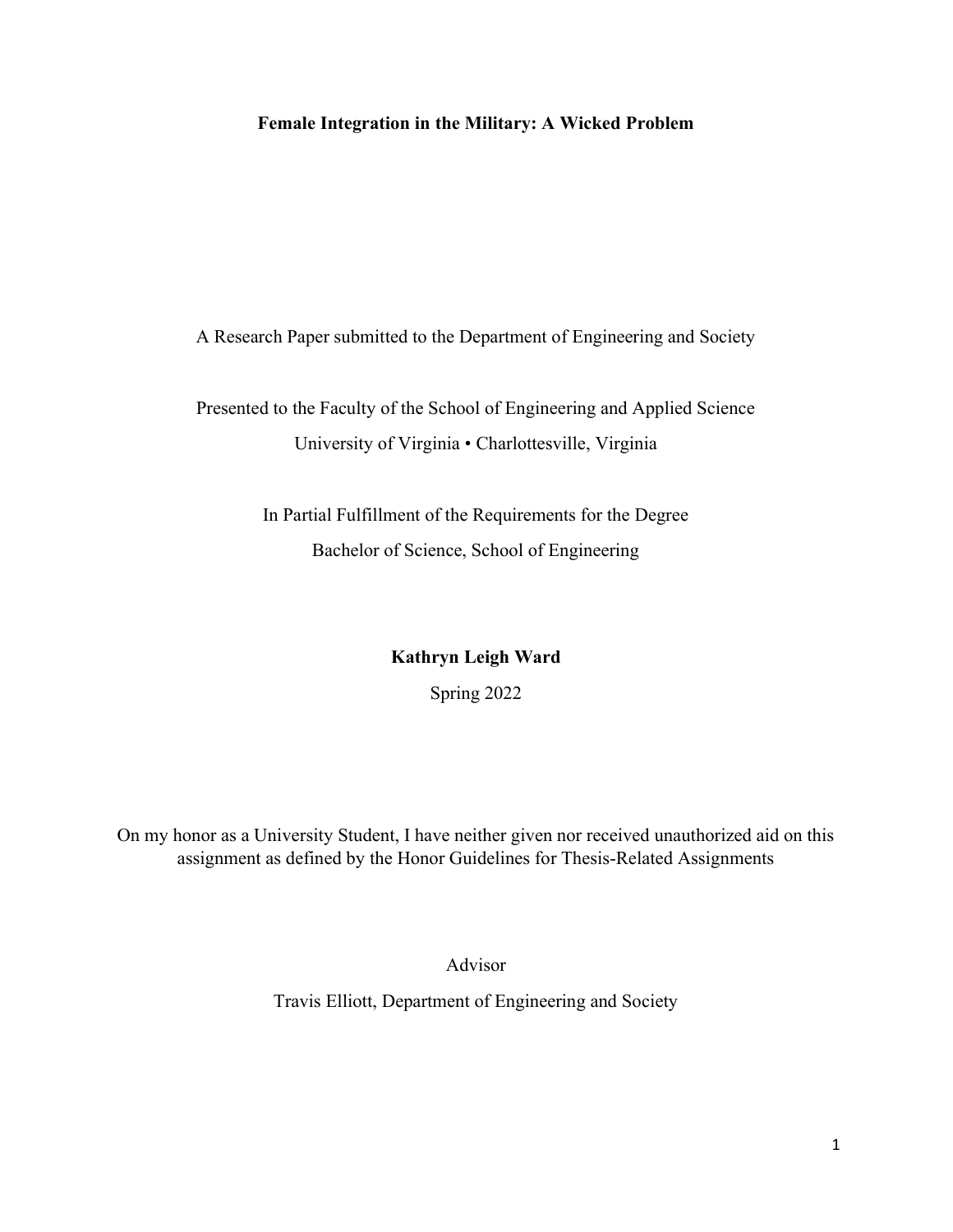## Introduction

The U.S military has fighter jets that are exclusively designed for the safety of the  $50<sup>th</sup>$ percentile male. Should a pilot have to eject, they are inviting a high level of G force to be applied directly vertically along their spine. The vertical force is not strong enough to seriously injure the 50<sup>th</sup> percentile male, but smaller aviators, most often female, are at an extremely high risk of life threatening or paralyzing injury – because the seat was designed to clear the male pilot from the plane without injuring him (Salzar, 2009). Naval aviation traces its roots back to World War I, when Glenn Curtiss proved that aircraft could successfully take off from large seabound vessels, creating the mobile air defense base, and the modern aircraft carrier (Naval History and Heritage Command). Thus, Naval aviation, along with nearly all military installments, came to fruition before females were allowed into the military. The design of the military is disproportionately based around men: the ejection seat in all current fighter jets is simply one example of several that show military equipment and structure still revolves around an entirely male military, as women were only allowed in the service relatively recently when compared to the history of the military as a whole.

 However, fixing and adapting technology to accommodate diversity within a fighting force presents issues that society, in general, does not have to take into account: the military faces a looming problem of expanding technology for the safety of their female personnel without sacrificing their ability to carry out the defense of the country. Where society can shift technology only with the constraints of business models and profit, military shifts are generally slower, as it is unpractical to shift technology to favor diversity over a sound defense system. The military remains predominantly male, currently at 85.6% (*America's Promise Alliance*) – and women make up a tiny 8.4% of pilots (America's Promise Alliance). Because of the height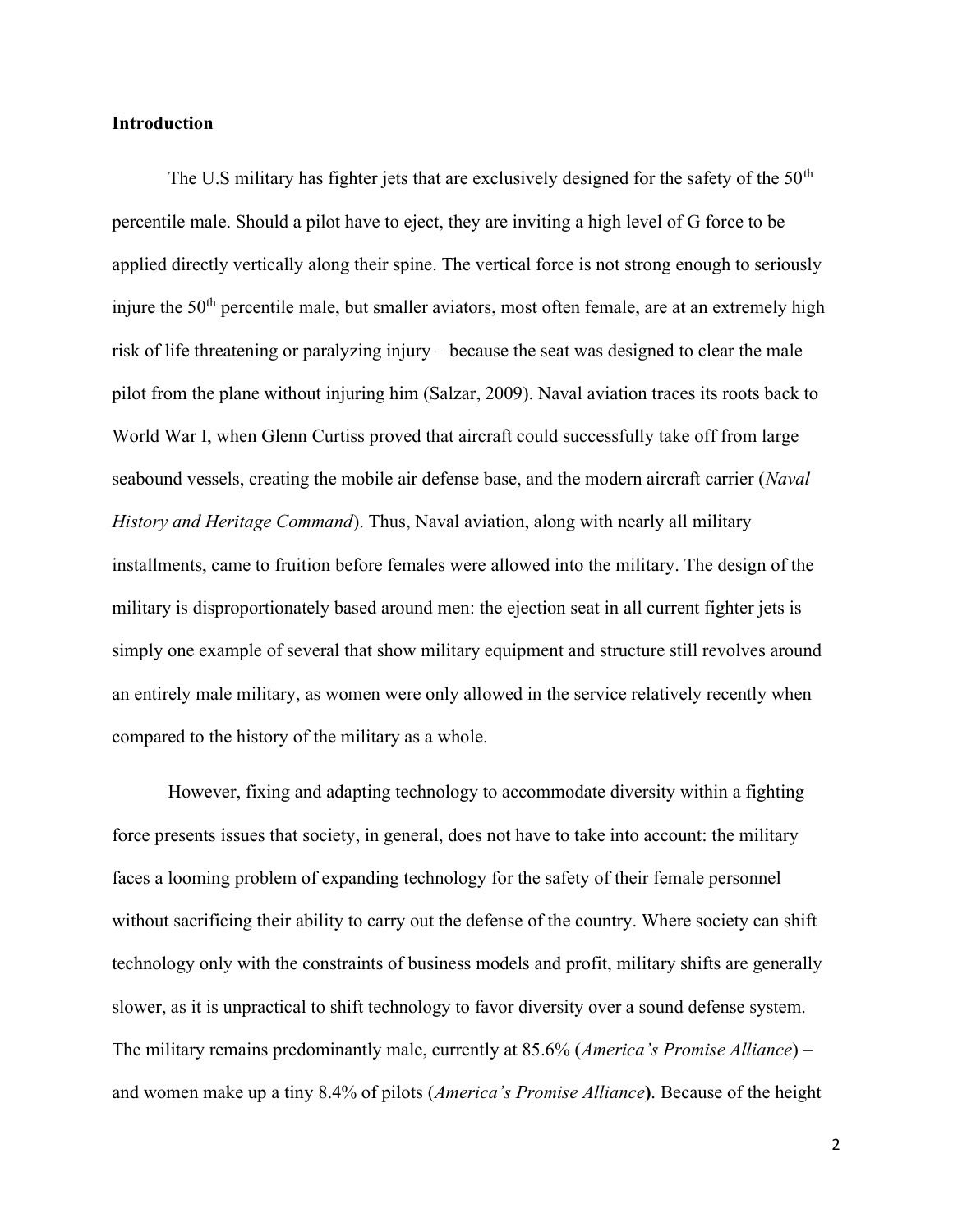and weight restrictions placed on pilots due to ejection seat safety, it is harder for smaller service members – most often female – to get clearance to fly: but shifting the technology to accommodate less than 10% of the force appears to be a waste of money and further, a possibly dangerous breach in fighting capability. The issue itself is a wicked problem – a wicked problem is defined by an issue, usually conservational or political, where the solution is hard to define, as it is dependent on the issue itself (Seager, 201). Integration of females into the military depends on the military adjusting to better accommodating them, which is unnecessary and dangerous in an overwhelmingly male organization: the cyclical nature of solving this integration issue makes it wicked.

### Supportive Background Information

Women have been officially in the military for years – ever since 1948, when President Harry S. Truman signed the Women's Armed Services Integration Act (Gorbulja-Maldonado, 2020). Even before that, women in America have been serving in limited and often hidden roles since the founding of the country: women like Margaret Corbin disguised themselves to effectively fight in the front lines of the Revolutionary War. And yet, 73 years after the military became 'integrated,' the number of women hovers at around sixteen percent (Insinna, 2021). There are sociotechnical systems at play that effectively bar the military from achieving full integration: uniforms, barracks, and even obstacle courses are built so that they are navigable for the 50<sup>th</sup> percentile male. Because of the historic and continuing technical design of the military, the societal issue of integrating women remains a difficult, nearly insolvable issue.

 Women have been flying planes and been in the military for years, and yet, the number of female fighter pilots across the military has remained largely stagnant. Planes and cockpits designed in the 1960s for the  $50<sup>th</sup>$  percentile male have never been redesigned, and they come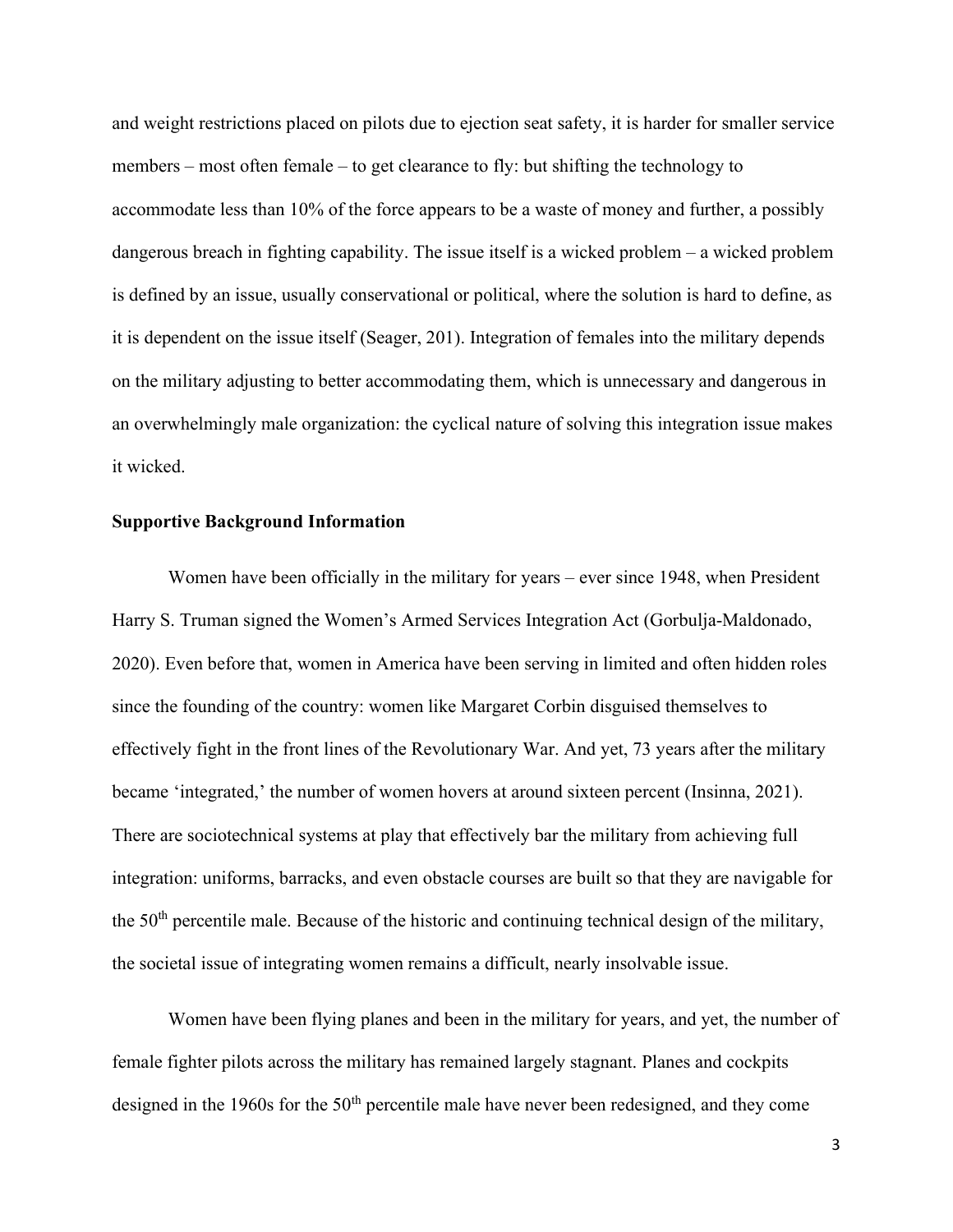with height and weight requirements that are extremely restrictive to the female population, especially within the military. The minimum weight of a fighter pilot in the U.S. Navy is 160 pounds, and to fit the anthropometric standards of the aviation community, women must be five feet, nine inches: a height only reached by approximately ten percent of the female population (Alyson, 2020). Visibility of female fighter pilots is extremely low, due partially to the restrictions placed on size, and due partially to the fact that women have not been fully integrated into the fighter fleet the way they have been in both cargo and rotary wing platforms. Societal issues within the military are also obstacles to full integration, and the issues emerge within a community that prides itself on being extremely masculine: there were 998 cases of sexual assault in the United States Marine Corps in 2017 (Snow, 2019). The submarine fleet within the U.S. Navy is not tangibly integrated to women, as fast attack submarines quite literally do not allow women to deploy onboard due to the lack of female bathrooms built into the submarine (Faram, 2019). Every integration issue in the military arises independently, but all stem from a long-term male fighting force that only recently has transitioned to accommodate both genders. The issues, independently, combine to contribute to the overarching wicked problem of female integration in the armed forces.

## Wicked Problem Framing

Wicked problem framing attempts to create solutions to the problem based of the perceived insolvable nature – common resolutions include shifting or decreasing the stakeholders, or increasing the scope of the population involved in solving the issue (Roberts, 2000). Critics of wicked problem framing are quick to claim that none of the aforementioned resolutions do much to help issues defined as wicked: instead, they present imperfect solutions that are incompatible with the nature of the issue itself, and therefore only small improvements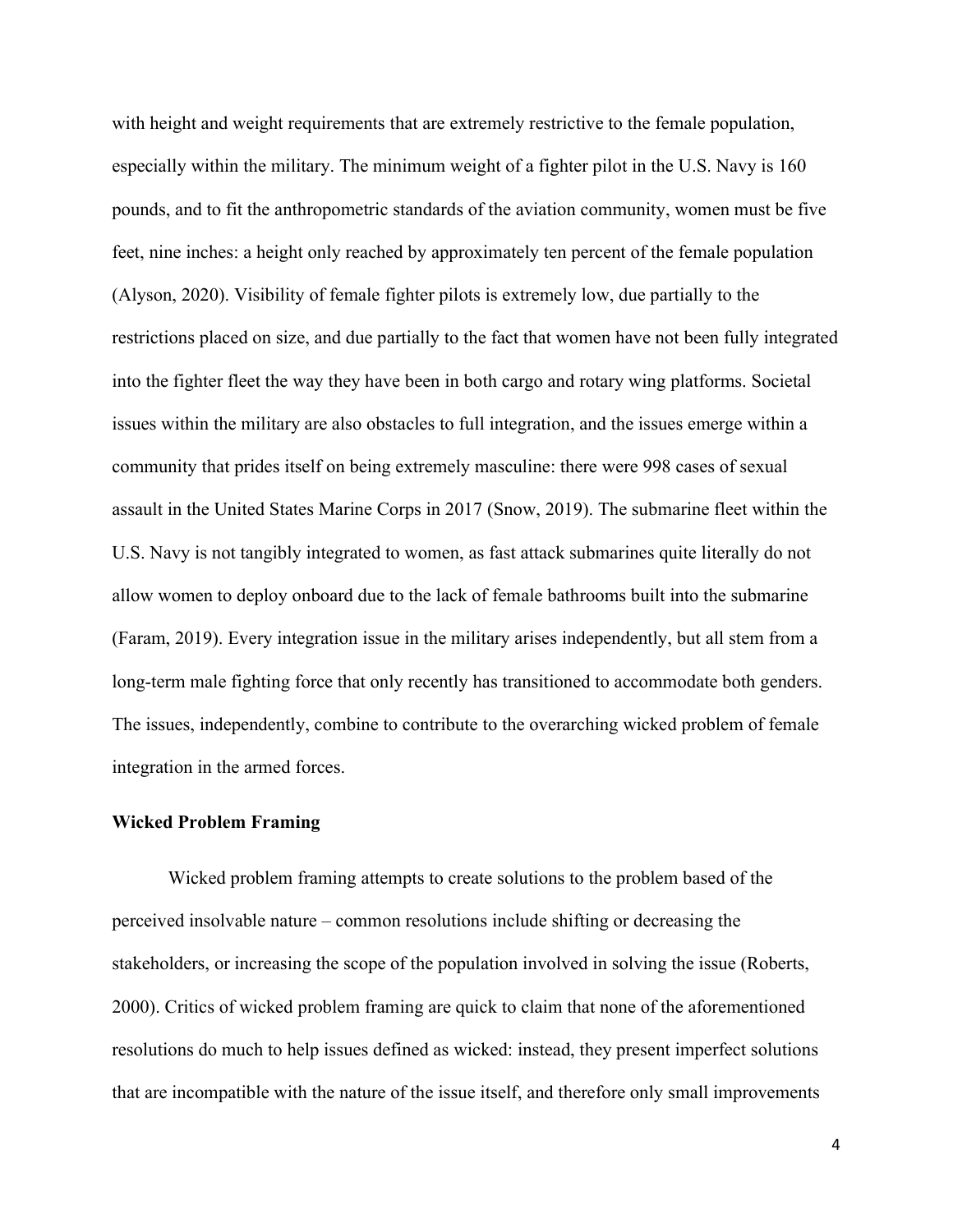are realistic in practice (Termeer, 2019). However, small improvements, especially within wicked problems with a cyclical nature, are unobjectively better than no improvement: as small improvements are made, the cycle becomes closer and closer to being broken (Asdal 2007). When regarding female integration into the military as a wicked problem, increasing the scope of the issue to analyze when female integration is advantageous and when it is most hazardous makes the solution easier to arrive at for each military community.

#### Results and Discussion

An overview of the wicked problem when applied to female integration in the military is depicted below in Figure 1:



Figure 1. Integration in the military.

As shown in Figure 1, the design of technology is catered toward a predominately male military, which cyclically makes it more difficult for females to serve in all capacities, driving the number of females service members down. Figure 1 represents an abstract overview of the armed forces, but the chart can be modified to fit specific instances of low female participation institutions within the military, as shown in Figures 2 and 3.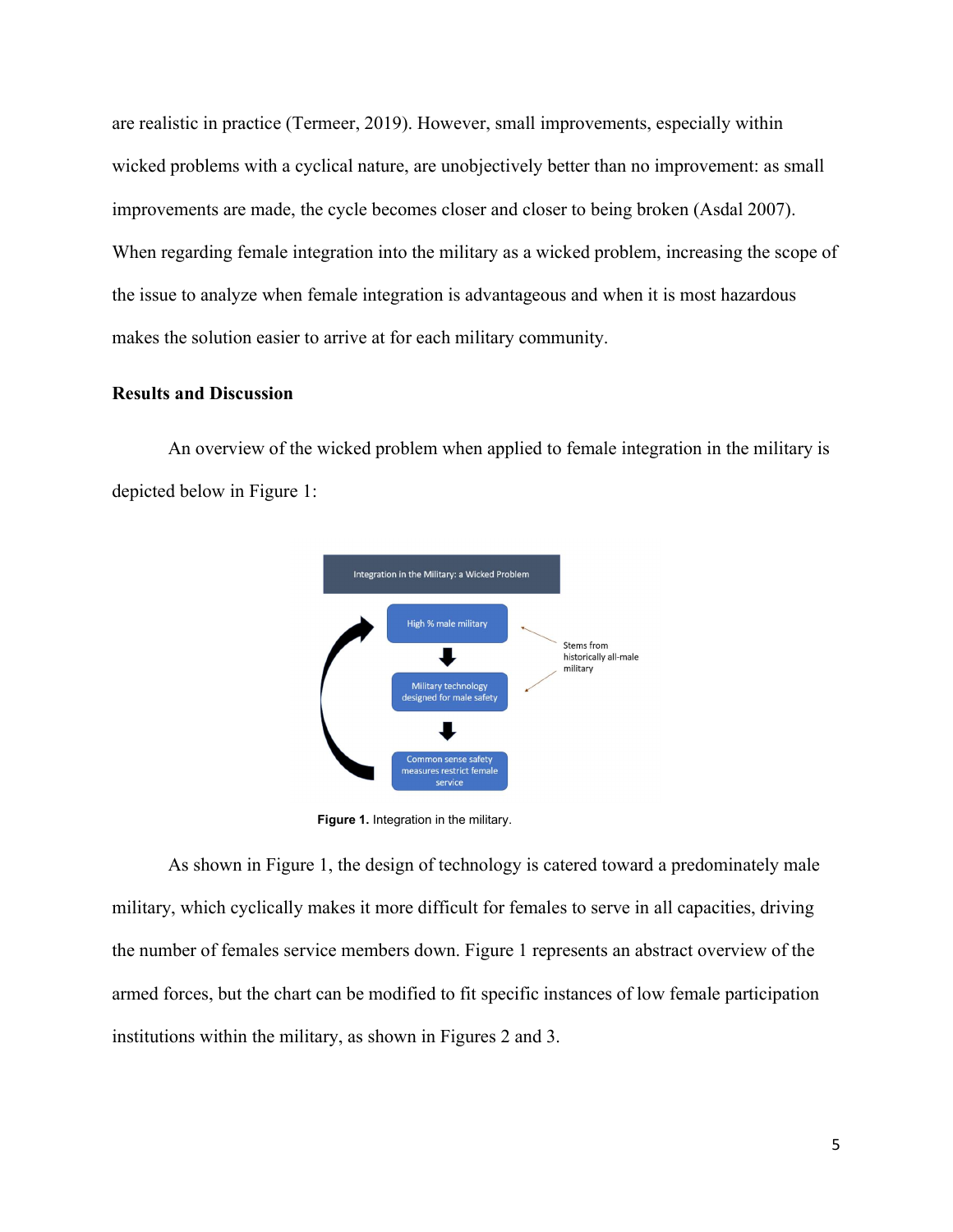

Figure 2. Integration in the pilot platform. The submarine platform. Figure 3. Integration in the submarine platform.

## Ejection Seats

Figure 2 depicts two separate case studies in which the military has both newly developed and outdated technology that keeps its institutions largely unintegrated. The first case study is within the various air warfare aspects of the Department of Defense: the Air Force, Navy, Coast Guard, Marine Corps and Army all have their own separate departments for aircraft – the aircraft that require ejection seats (fighter planes, or F-#) have heavy restrictions based on the G forces on the body of the pilot necessary to clear the plane. The minimum weight for a fighter pilot is 160 pounds due to the designed force of ejection; the issue is furthered by necessary military constraints of height-weight that promote physical fitness of service members. Men can be five foot even and weight 160 pounds by the anthropomortric standards, but women must be five foot nine to qualify at the same weight. The ejection seat was not designed to barr women from entering the military: it was desgined by the required constraint to clear the average pilot from the cockpit without damaging their spine. However, the currently used Martin-Baker US16 seat goes off designs dating back to the sixties (Dario, 2020), and even large male pilots face a one in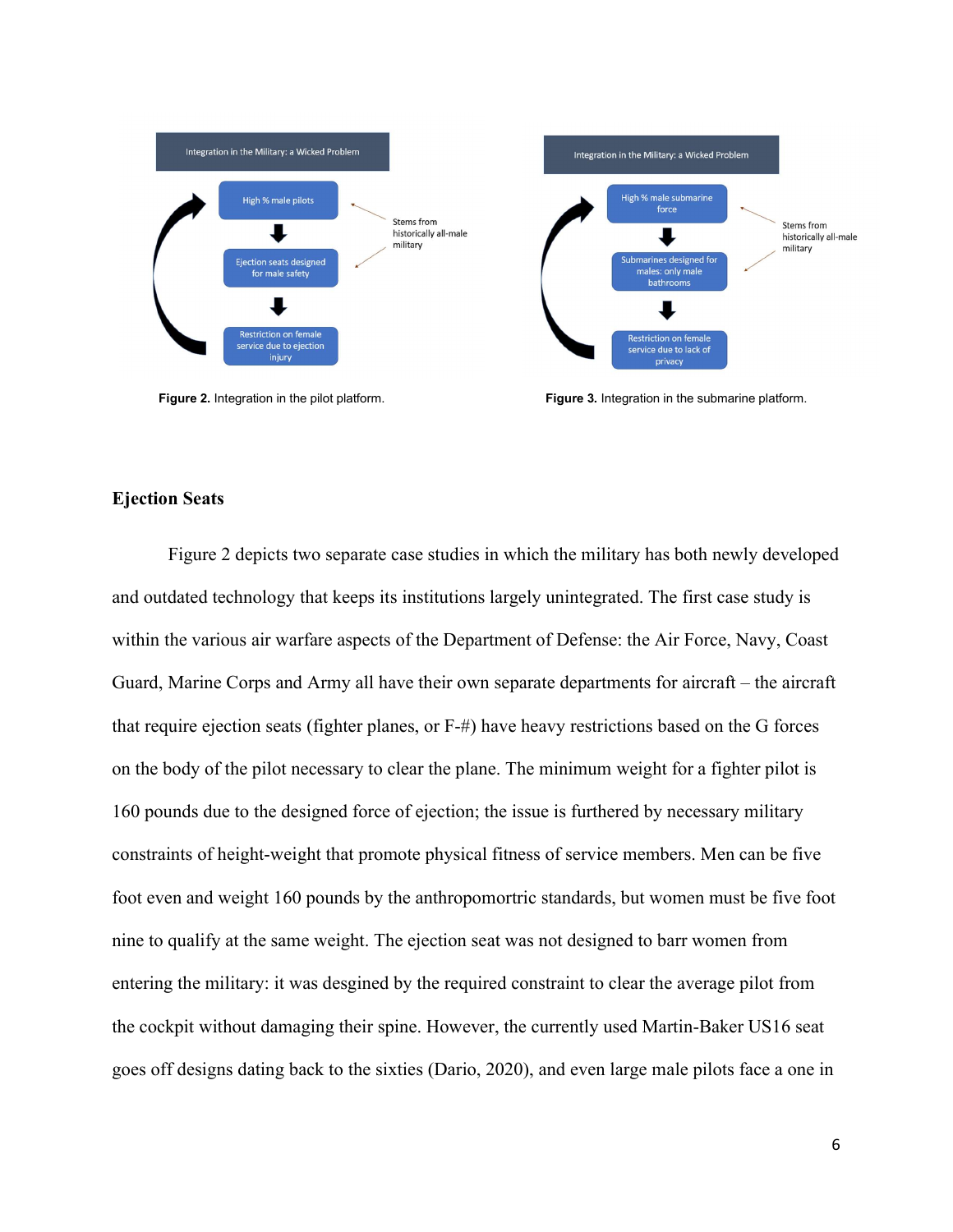three chance of spinal injury upon ejection, making pilots say that ejection is 'a punishment in itself' (Dario, 2020).

 The process of diversifying the technology of the ejection seat would require a solution that does not, in any way, endanger the previous safety of the average jet pilot. The seat cannot be redesigned to only accommodate the smaller female pilot – thus, the resultant shift in technology would have to be constrained to become adjustable to the pilot. The U.S. Navy currently has 530 active fighter jets, each worth upwards of fifty million dollars (Roblin, 2021). The pure engineering feat of replacing each ejection seat within *active duty* (not including training aircraft) Naval aviation would require a draining weight on taxpayers, as well as the systematic removal of jets from the fighting force to be brought to any new standards – a process that would take years just for the Navy. Thus, the diversification of the Navy's fighter jets is a wicked problem: the planes that are currently in use cannot be taken out of service, as that would decrease the readiness of the U.S. military against all enemies, foreign or domestic. Additionally, with the low percentage of current female pilots, it would be solving an issue that is not an actual threat to pilot safety.

#### The Submarine Fleet

 The first nuclear powered submarine was introduced to the U.S. Navy in 1995 – well after women were allowed to join the military (Nuclear Powered Ships). However, the reason nuclear powered submarines are so lethal is because they can stay submerged for months on end: the only reason current U.S. submarines need to surface is because of the constraints presented by the crew itself (food, water, waste management). Submarines are essentially small tubes, with cramped sleeping quarters and little to no privacy, with sailors living as well as they can among the military equipment. Such an environment presents common sense challenges in integration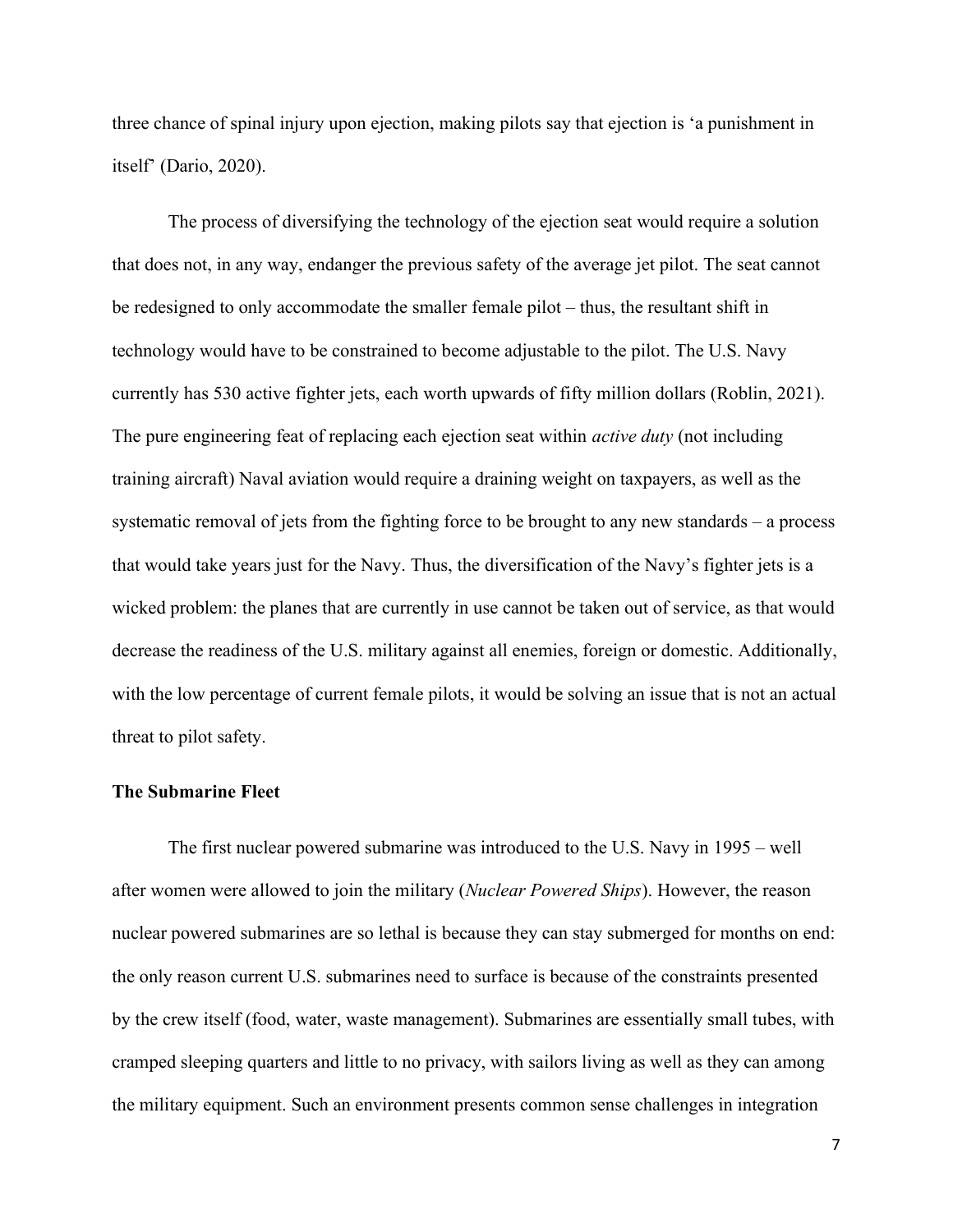women into the submarine fleet: until 2010, they were not allowed in the fleet at all, due to a lack of separate female bathroom facilities or sleeping quarters (Faram, 2019). Further, the original round of integration only included the larger Ohio-class ballistic missile submarines (Smith, 2020), as they had more available space to build separate female facilities. Enlisted female sailors were not allowed onto the ballistic missle submarines until 2016, as it is harder to build private enlisted racks, where officer privacy is already maintained due to separate, private quarters – though the Navy circumvents this simple technical explanation by claiming a 'topdown integration process' (Smith, 2020).

The Navy plans to fully diversity the submarine fleet, to include fast attack submarines, by an unspecified date: unspecefied largely because the interest from women in the 'silent service' of submarines does not meet requirements to fully integrate the force. When taking into consideration that serving on a submarine constitutes being underwater in a small metal tube with a predominately male crew for months, the socio-technical effects of the wicked problem come into light: to fix the issue, the military would not only have to fully and tangibly integrate the submarines themselves, but find a way to make the personnel about half female to make it a worthwhile endevour for female sailors. Such a technological shift would not only take submarines out of an active fighting force, but also require redesignating the already small female population of the submariners onto one vessel to get to the level of integration required to drive up interest. In essence, fully diversifying the fleet would first require doing the opposite, an act that would easily be criticized and would likely never be put into effect.

## The Diversity Trade-Off

As seen in the case studies of the aviation force and submarine force, diversity in the miltiary is not as simple as diversity in the civillian world. Modifying technology so that the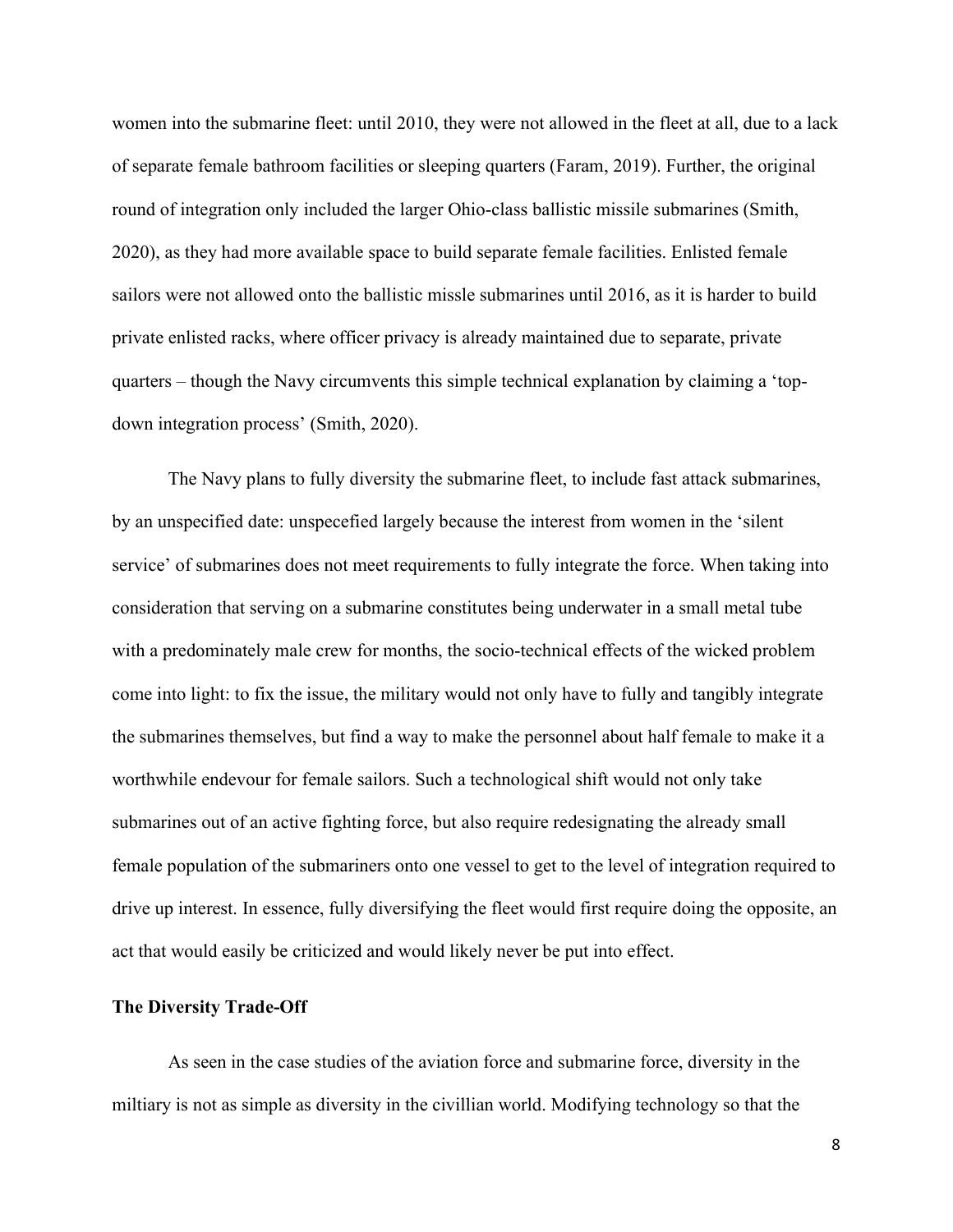miltiary can adequately mirror the diversity of society is unfortunately a feat that can only be made at the expense of the readiness of the organization itself: an expense that the U.S. cannot afford in any short amount of time. Female integration is a cyclical and therefore wicked problem in the military, and the possible solution of shifting technology is show in Figure 4 below.



Figure 4. Inclusive military technology and its potential threat to national defense.

 With inclusive measures in the military comes a severe warning: a lack of readiness in the defense of the nation. The best example of a 'defense breach' – a specific lack of readiness due to attempted military diversity – can be seen in the special operations branch of the armed forces. The Navy sea, air and land teams (SEALs) are the least diverse institution within the U.S. Navy, standing at exactly 0% female. However, the SEALs have no specific technology or anthropometric standard that disallows females from joining. Instead, it is the steadfast rigorous training and physical requirements of their training program, basic underwater demolition school (BUDS) along with their intense physical screener that has not permitted any diversity when it comes to gender. Members of the SEAL teams must be able to do ten pull-ups, with fifteen to twenty deemed competitive: a task that is tremendously more difficult for the physiological makeup of the female body (Stew, 2020). There have been women that have qualified to attempt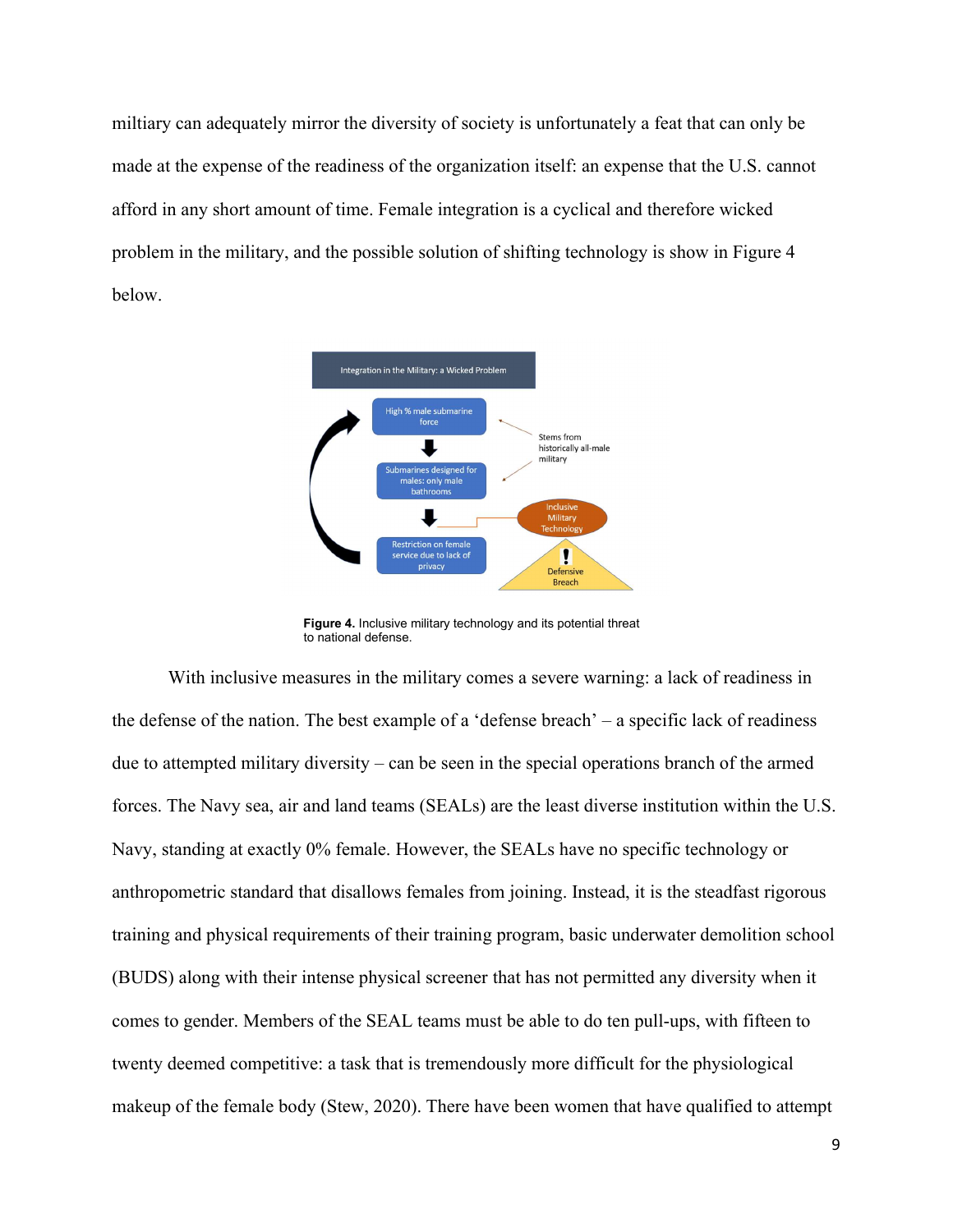and become a Navy SEAL, but none have survived the infamous BUDs course, where they would have to keep up with the fittest men in the service.

 Figure 4 shows how the cycle of female integration can be broken by utilizing inclusive technology – more specifically, inclusive technology refers to broader sociotechnical systems. However, the Navy SEALs illustrate the warning attached to the inclusive technology – if the SEALs were to lower their physical standards to diversify the teams, the effectiveness of the fighting force would fall at expense of the inclusion of women. While the argument can be made that diversity strengthens the armed forces as it should be a representation of American society, diversifying the most elite special operations team just for the name of inclusivity in inherently a bad idea. The warning can be applied to every smaller inclusivity issue within the military, such as the aforementioned submarine and aviation force: however, the defense breach is relative to the force itself.

## Solving the Issue: Case-by-Case

 The military is often criticized for always being the last part of society to adapt to forward momentum in diversity: however, this criticism stems from the lack of understanding that the military is completely separate from society. When considering solving the wicked problem of female integration, the military must consider two crucial variables: how hazardous it is to diversify the institution, and how advantageous it is. The two factors are shown in Figure 5, with various institutions of the U.S. Navy analyzed. The surface warfare fleet has already been practically integrated, with no obstacles in the way of female service: the integration makes sense, as the ships did not have to be modified to accommodate women, and with no physical requirements in driving a ship, there is extremely low hazard in diversifying the fleet. The advantages are extremely high, as a diverse surface warfare fleet represents society, gives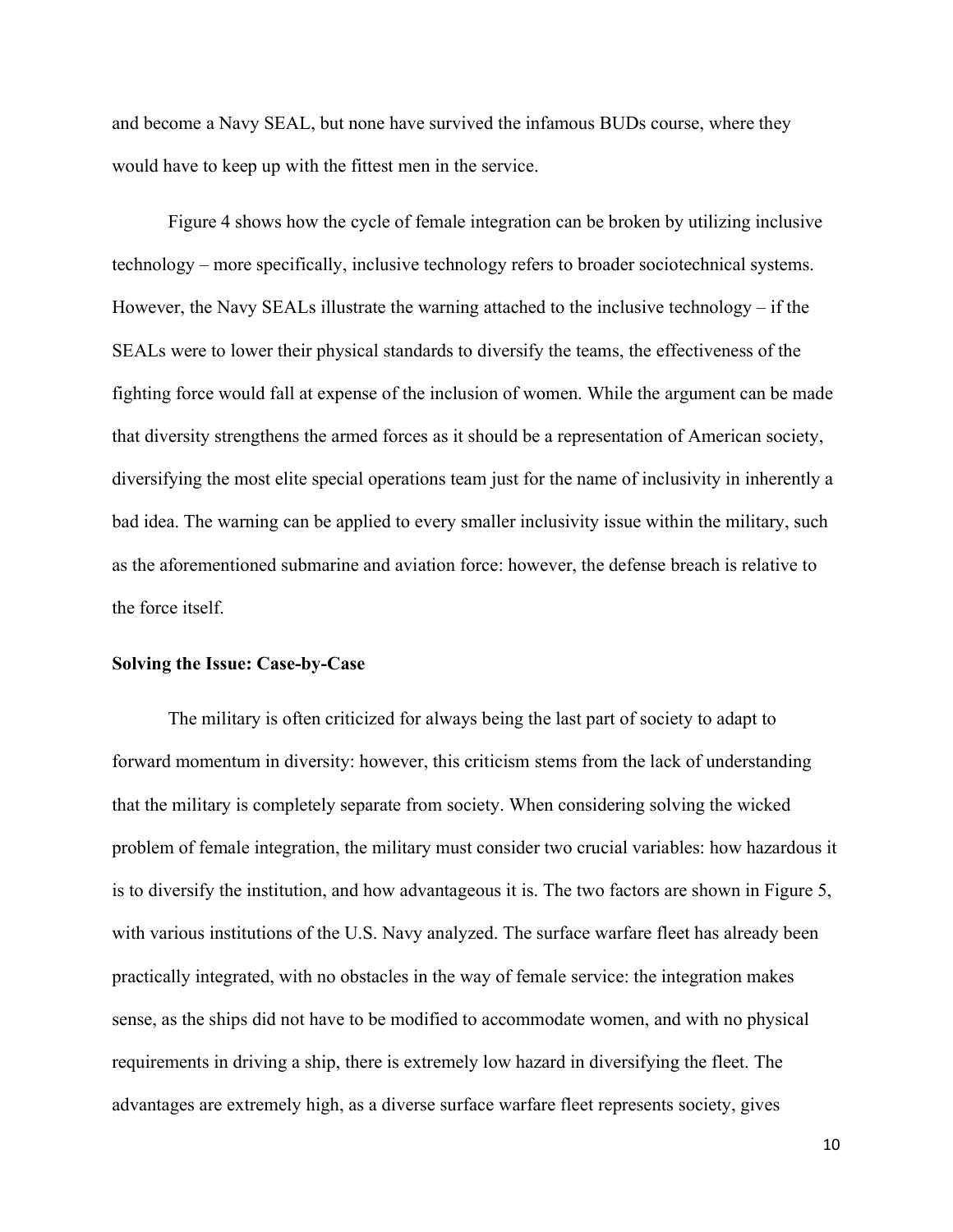women places in the military that are inclusive, and opens the largest officer installment of the U.S. Navy to college educated women, which make up sixty percent of current college enrollment (West, 2021).



 Figure 5. Hazards versus advantages of diversifying military communities.

 On the opposite of surface warfare lies submarine warfare: while the hazard of diversifying submarines is comparatively low, the advantage is low enough that it has stopped integration: women are not interested in serving on submarines. Taking on the challenges of integration would be futile if it did not result in higher female participation. Though the challenge could be viewed as sociotechnical, the issue cannot be resolved through the expansion of technology itself.

 The rest of the chart includes installments of the U.S. Navy with higher hazards in integration their respective fighting force. The Marine Corps is the world's most lethal ground force, with rigorous physical requirements: but it is not as specialized as the SEALs, and the Corps has modified its requirements to allow female leadership and service. The advantages of the diversity are balanced, with not many women fit to serve in the intense environment: but this is reflected through the mere 8% of women in the Corps (Trotta, 2021). Traditionally, Naval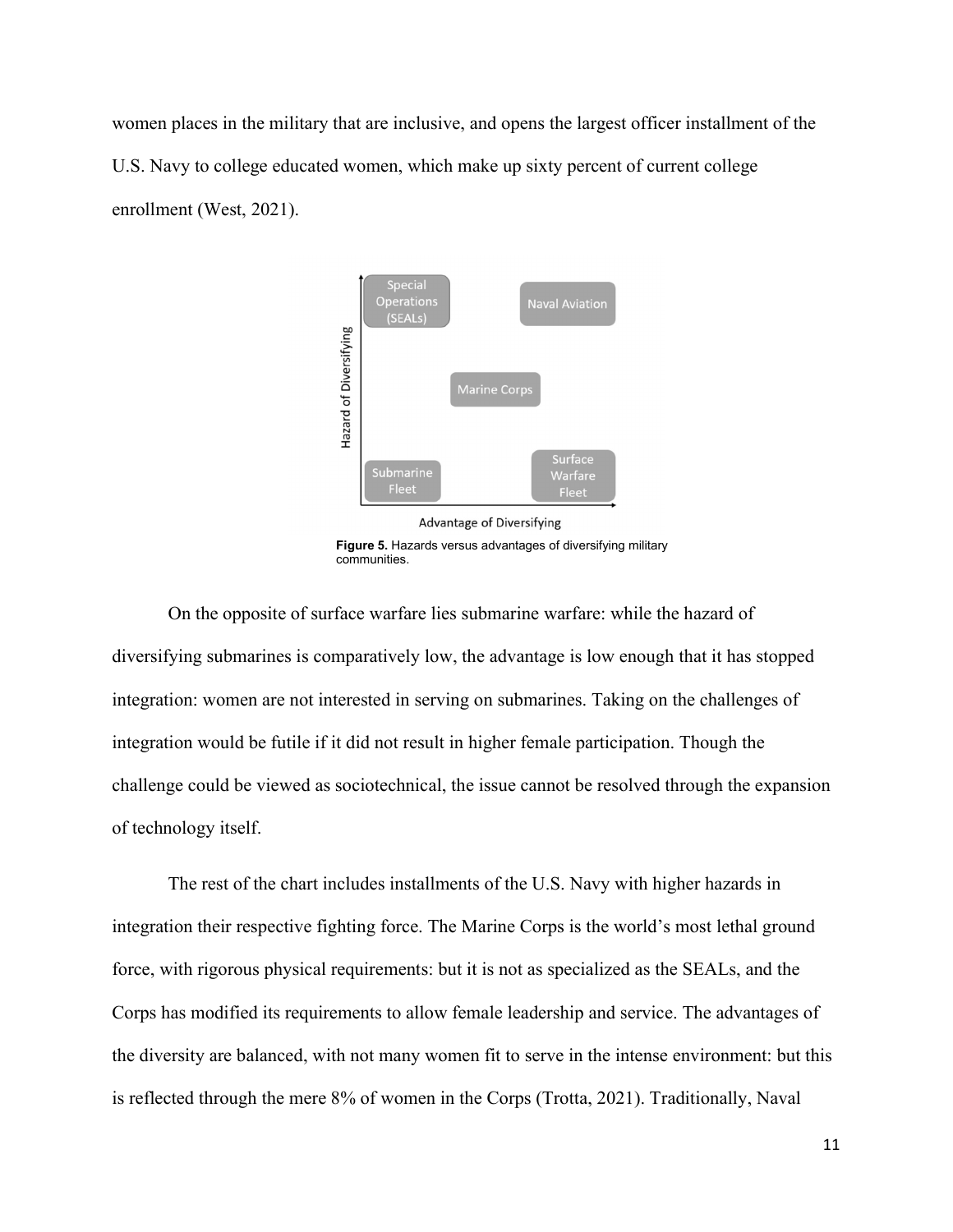aviation's only obstacle to female pilots is ejection seats: but ejection seats are the core to safety in the cockpit. Changing the design could be potentially disastrous for current pilots, and doing so deteriorates the readiness of defense by taking aircraft out of active duty. A diverse flying force could be advantageous to the Navy, but the trade off for diversity is extremely high.

 The wicked problem must be analyzed and solved on a case-by-case basis to balance the trade off between diversity and fighting effectiveness. SEAL teams do not need to prioritize diversity, but Naval aviation should take steps to better integrate women into the force over time. The solution to a high hazard, high advantage case such as aviation lies within designing and testing technology such as ejection seats and then building it into already advancing technology. The F-35 Lightning II is the newest installment of fighter jet in the military, and should a new ejection seat have existed, it could have been built into the aircraft. Small steps over time in the development of inclusive military technology is the best way to mitigate hazards to readiness while also striving to break the cyclical, wicked problem of military integration.

## **Conclusion**

 Female integration remains a wicked problem as it is cyclical and by definition, reliant on itself. Further, incorporating more inclusive military technology can present hazards to a fighting force that do not have to be accounted for in society. To best attempt and fix the wicked problem, the military must first assess which institutions would benefit from diversity instead of just blind integration, and then assess the hazards and how to mitigate them.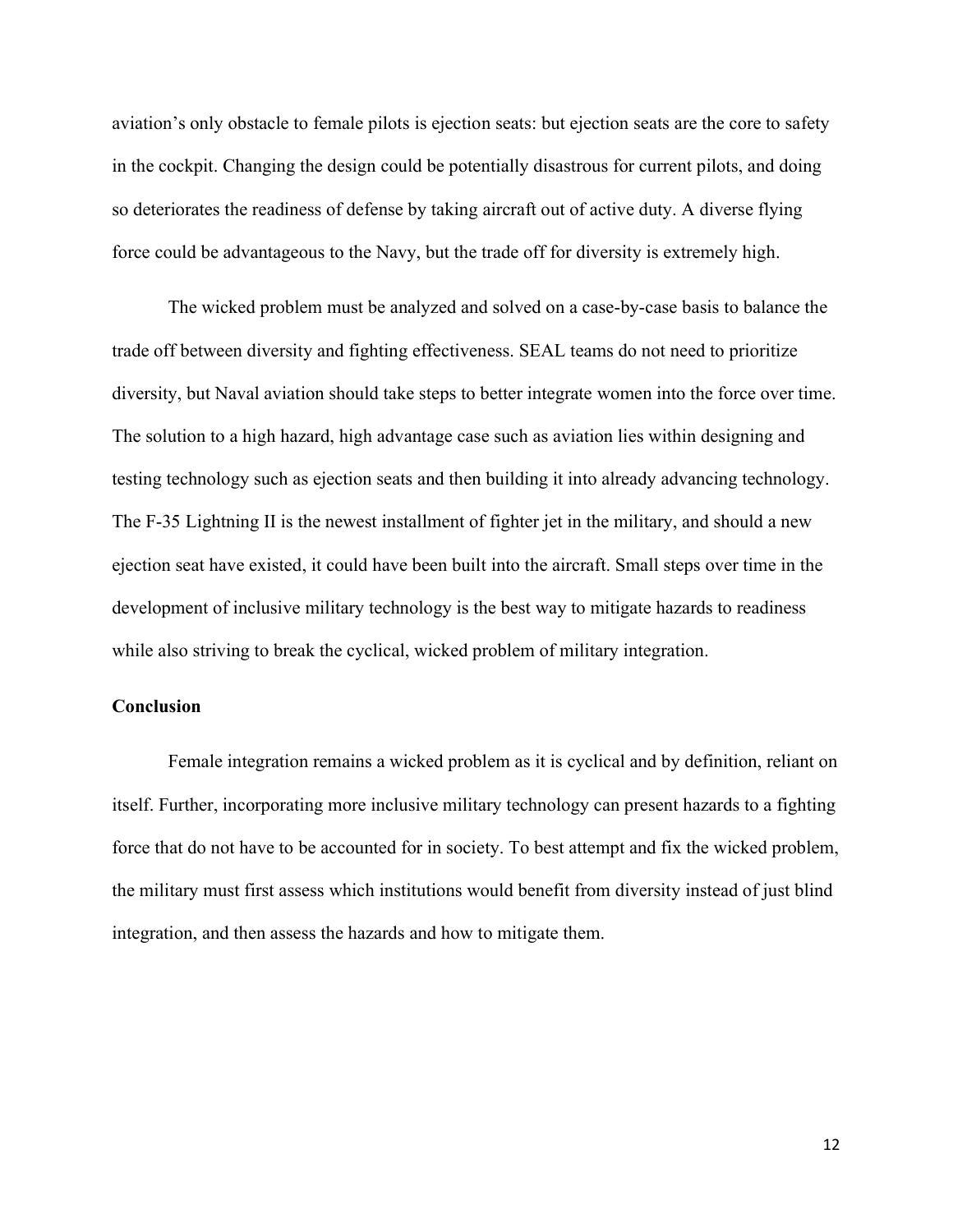## References

- Naval Aviation. Naval History and Heritage Command. Retrieved from https://www.history.navy.mil/browse-by-topic/communities/naval-aviation0.html.
- Nuclear Powered Ships. World Nuclear Association. Retrieved from https://worldnuclear.org/information-library/non-power-nuclear-applications/transport/nuclearpoweredships.aspx#:~:text=The%20first%20nuclear%2Dpowered%20submarine,submerged%20f or%20weeks%20on%20end.
- U.S. Military Demographics. (2010, January). America's Promise Alliance. Retrieved from americaspromise.com.
- Alyson, Jennifer. (08 January 2020). Air Force Fighter Pilot Qualifications. Chron. Retrieved from https://work.chron.com/air-force-fighter-pilot-qualifications-8456.html.
- Asdal, Kristin, et al. (2007). Technoscience: The Politics of Interventions. Unipub Norway: Oslo Academic Press.
- Faram, Mark (17 Jul 2019). What's next for the female enlisted submariners. Navy Times. Retrieved from https://www.google.com/search?q=apa+non+scientific+article+citation&source=lnms&tb m=isch&sa=X&ved=2ahUKEwjtupnqytX3AhX3lnIEHXl6DzsQ\_AUoAXoECAEQAw &biw=1280&bih=601&dpr=1.5#imgrc=vZCT\_YZV04V6vM
- Gorbulja-Maldonado, A. (2020). 'We can do it:' The history of women in military service. American Legion. Retrieved from https://www.legion.org/womenveterans/248582/%E2%80%98we-can-do-it-historywomen-military-service.
- Insinna, Valerie. (19 August 2021). To get more female pilots, the Air Force is changing the way it designs weapons. Air Force Times. Retrieved from https://www.airforcetimes.com/news/your-air-force/2020/08/19/to-get-more-femalepilots-the-air-force-is-changing-the-way-it-designs-weapons/.
- Leone, Dario (2020). Former Ejection Seat Maintainer explains why "Ejection is a Punishment" for Military Pilots. The Aviation Geek Club, Virginia Polytechnic Institute and State University. Retrieved from https://theaviationgeekclub.com/former-ejection-seatmaintainer-explains-why-ejection-is-a-punishment-for-militarypilots/#:~:text='Ejection%20is%20a%20punishment%20in,because%20it's%20THE%20f inal%20action.
- McCullough, Amy. (01 November 2020). Erasing Artificial Barriers. Air Force Magazine. Retrieved from https://www.airforcemag.com/article/erasing-artificial-barriers/.
- Roberts, Nancy. (2000). Wicked Problems and Network Approaches to Resolution. Internal Public Management Review. 1(1): 1-19.